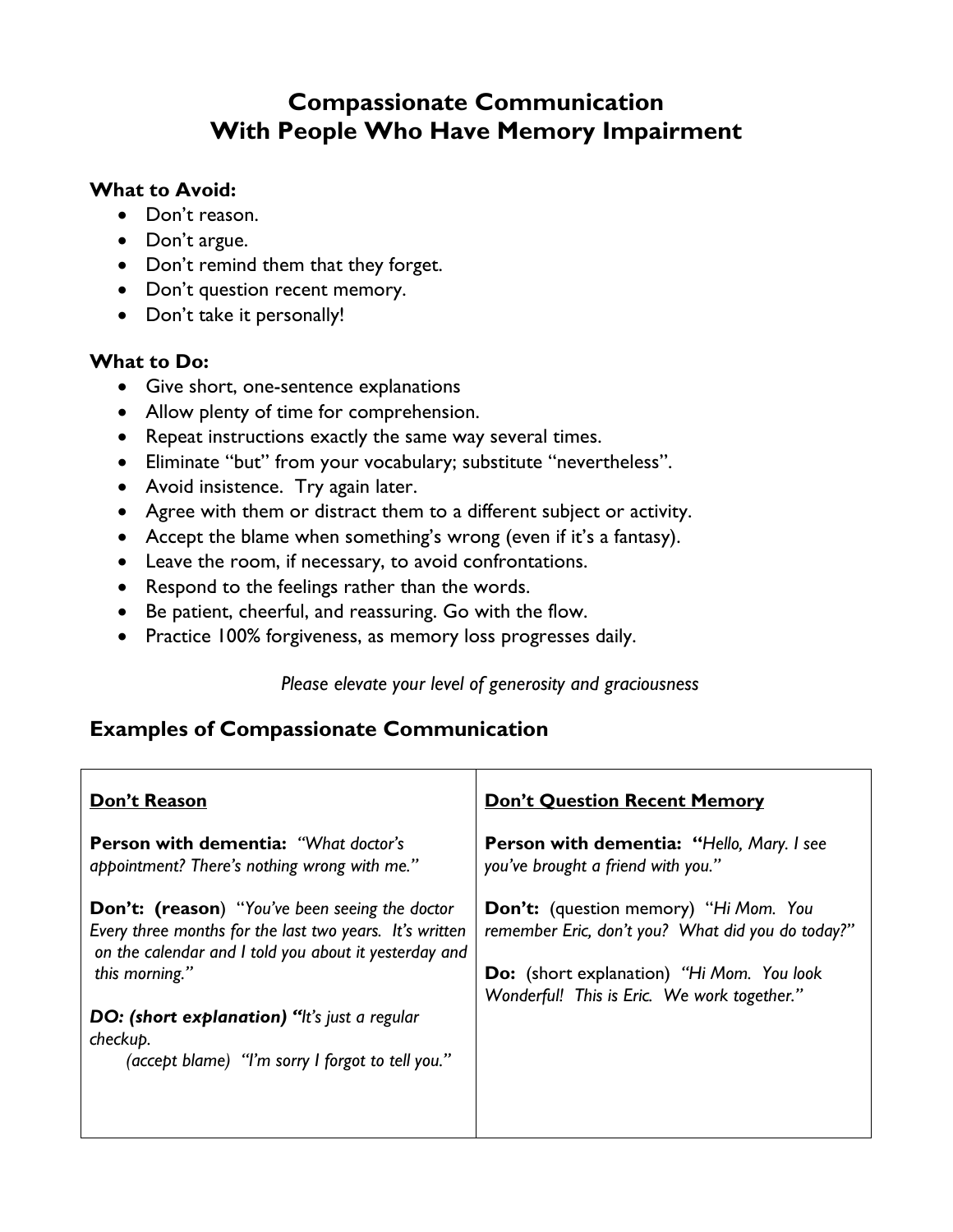| Don't Argue                                                                                                                                                                                                                                                                                                                                                                                                | Don't take it personally                                                                                                                                                                                                                                                                                                                                                         |
|------------------------------------------------------------------------------------------------------------------------------------------------------------------------------------------------------------------------------------------------------------------------------------------------------------------------------------------------------------------------------------------------------------|----------------------------------------------------------------------------------------------------------------------------------------------------------------------------------------------------------------------------------------------------------------------------------------------------------------------------------------------------------------------------------|
| Person with dementia: "I didn't write this<br>check for \$500. Someone at the bank is forging my<br>signature."                                                                                                                                                                                                                                                                                            | Person with dementia: "Who are you?<br>Where's my husband?"                                                                                                                                                                                                                                                                                                                      |
| <b>Don't:</b> (argue) "What? Don't be silly! The bank<br>Wouldn't be forging your signature."<br><b>Do:</b> (respond to feelings) "That's a scary though."<br>(reassure) "I'll make sure they don't do that."<br>(distract) "Would you help me fold the towels?"                                                                                                                                           | <b>Don't:</b> (take is personally) "What do you mean -<br>who's your husband? I am."<br><b>DO:</b> (go with the flow, reassure) "He'll be home<br>for dinner. (distract) "How about some milk and<br>cookies? Would you like chocolate chip or oatmeal?"                                                                                                                         |
| Don't confront                                                                                                                                                                                                                                                                                                                                                                                             | Do repeat exactly                                                                                                                                                                                                                                                                                                                                                                |
| <b>Person with dementia: "Nobody's going to</b><br>make decisions for me. You can go nowand don't<br>come back!"<br>Don't: (confront) "I'm not going anywhere and<br>you can't remember enough to make your own<br>decisions."<br><b>Do:</b> (accept blame or respond to feelings) "I'm<br>sorry This is a tough time."<br>(reassure) "You know what? Don has a new job.<br>He's really excited about it." | <b>Person with dementia:</b> "I'm going to the store<br>for a newspaper."<br>Don't: (repeat differently) "Please put your shoes<br>onyou'll need to put your shoes on."<br><b>Do:</b> (repeat exactly) "Please put your shoes<br>OnPlease put your shoes on."                                                                                                                    |
| Don't remind them they forget<br>Person with dementia: "Joe hasn't called for a<br>long time. I hope he's okay."<br>Don't: (remind) "Joe called yesterday and you<br>talked to him for 15 minutes."<br><b>Do:</b> (reassure) "You really like talking to Joe, don't<br>you?"<br>(distract)"Let's call him when we get back from<br>our walk."                                                              | Do eliminate 'but';<br>substitute 'nevertheless'<br>Person with dementia: "I'm not eating this. I<br>hate chicken."<br>Don't: (say 'but') "I know chicken's not your<br>favorite food, but it's what we're having for<br>dinner."<br>Do: (say 'nevertheless') "I know chicken's not<br>your favorite food, (smile) nevertheless l'd<br>Appreciate it if you'd eat a little bit." |